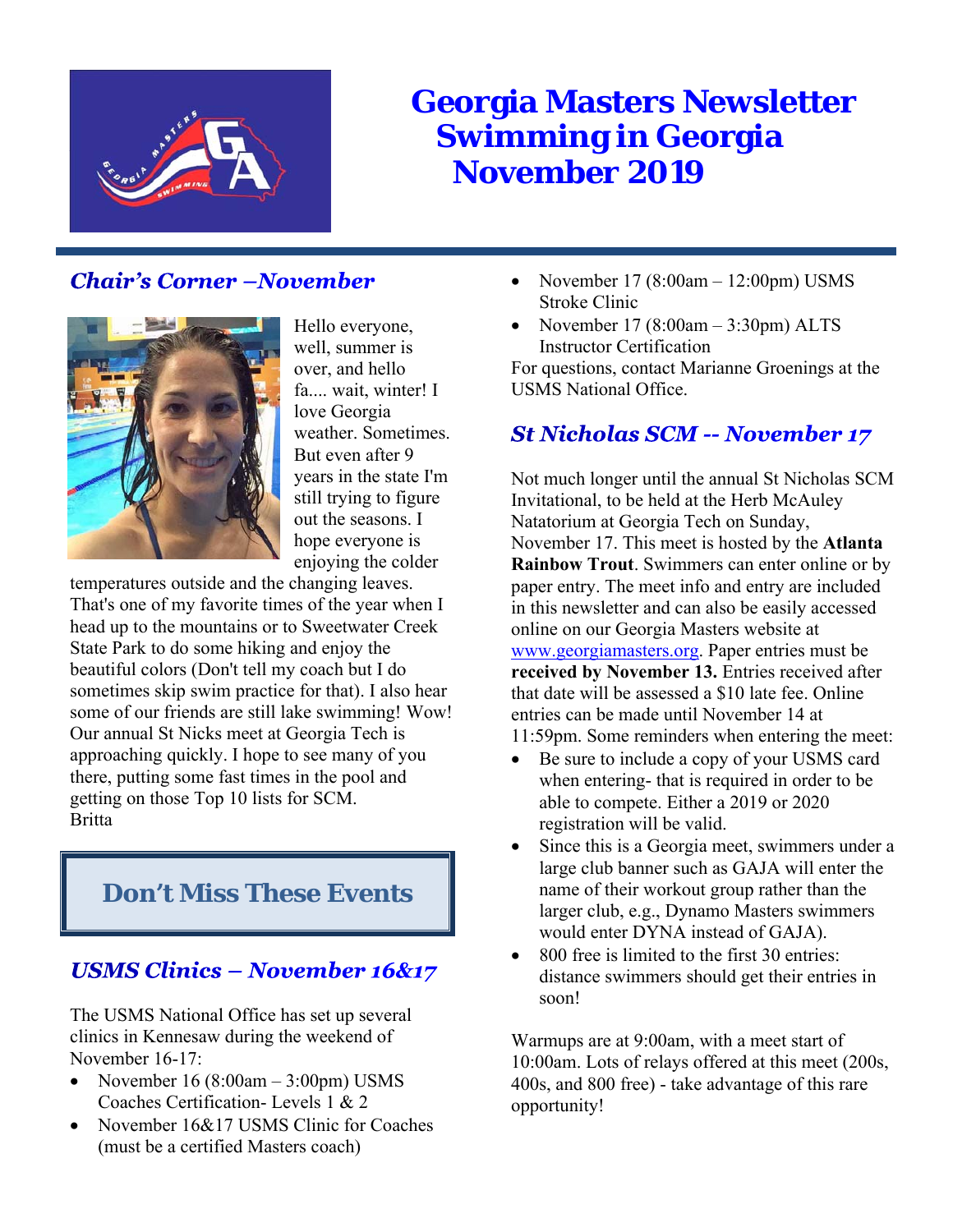This meet is the final event of the 2019 Georgia Grand Prix Series. Come enjoy competing in the venue for the 1996 Olympics! For questions, contact meet director **Shayne Lastinger** at shayne.lastinger@comcast.net.

#### **USMS Fall Fitness Challenge:** 1 Mile Swim

The final event of the 2019 USMS Fitness Challenge Series comes up later this month with the 1-mile swim to be performed sometime between November 15-30. We encourage our coaches to incorporate this into one of your workout sessions. This a great way to get in a good mile swim and do a good deed. Entry fee goes to support the Swimming Saves Lives Foundation.

The mile swim can be done in any fashion. Only thing required is that it be completed. This is the perfect challenge for fitness-oriented swimmers! Swimmers can register online on the USMS website at www.usms.org – just click on 'Fitness' at the top of the page, then 'Fitness Events.' Help yourself work off that Thanksgiving dinner!

#### **New LC Meet in Georgia**

Thanks to Coach **Pat Thoreson** and his **Nautical Milers** for stepping up and hosting a new Georgia LC meet at the Mountain View Aquatic Center in Marietta. Date is definite for Sunday, June 7, so set your calendars now! This meet will be included as part of the 2020 Georgia Grand Prix Series

#### **Pan American Games**

The Pan American Games will be held in Medellin, Columbia. The Games will start on June 18.

#### **Meet Recaps**

#### **Collins Hill SCM Recap** October 27

A nice turnout of 25 swimmers and numerous supporters attended the annual Collins Hill SCM Developmental Meet on Sunday morning, October 27. Participating teams included: Andrew & Walter Young YMCA (AWYY), Atlanta Water Jocks (AWJ), host team Georgia Killer Whales (GMKW), Nautical Milers (NAUT), Nighthawks Masters (NHMS), and Southside Seals (SSS). Many thanks to our volunteer timers: **Fred Cook, Lesley Landey, Pat Reeve, And Yvonna Wondaferew**. Also a big thank you to **David Morrill** for serving as meet referee.

#### **State Games of America**



Mens 240 age 200 Free LCM gold medals winners: Left to right GAJA's David Miller, Phil Barton, Pat Eddy and Bob Cutrone at Liberty University in August.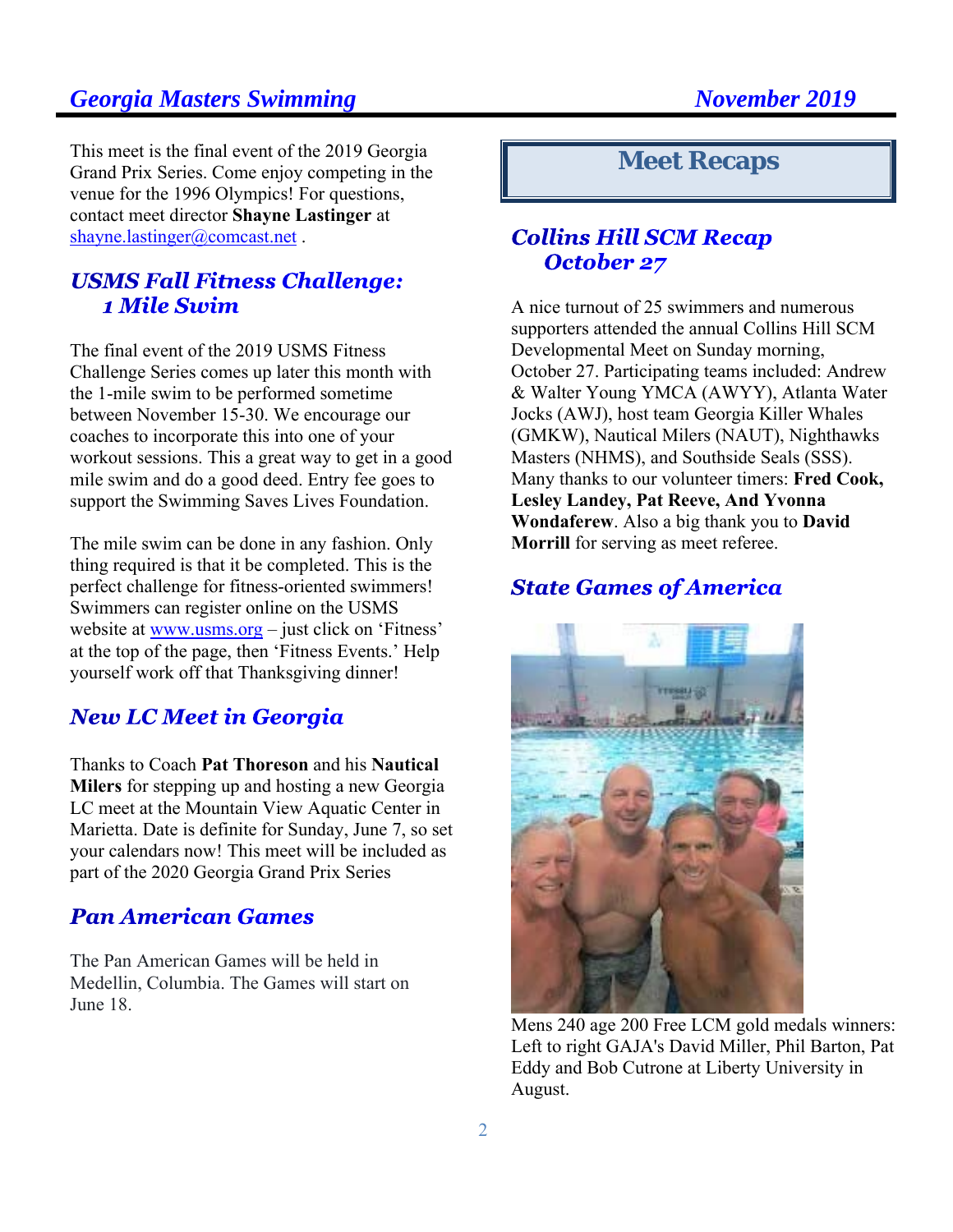#### **Rowdy Gaines Masters Classic -**October 11-12

There were five Georgia masters swimmers at the Rowdy Gaines/ Dixie Zone meet in Orlando -- **John Ziegler, Rebecca Hamilton, Robert Tavormina, Judith Haase and Vesna Stojanovska**. Also competing in the meet were five Nautical Miler swimmers: **Gina Grant, Kayla Bartolucci, Daniel Wondaferew, Nick Wolwark**, and **Sean Concepcion**.

Vesna broke three state records. She missed the 200 fly record by just .3! Watch her break that record at the St. Nick's meet. Here's her times from the Rowdy Gaines meet:

- 9:39.75 in the 800 SCM Freestyle
- 4:40.44 in the 400 SCM Freestyle
- 2:14.82 in the 200 SCM Freestyle



The Georgia GAJA team won 3rd place plaque as a regional team at the Rowdy Gaines Dixie Zone meet.



## **Other News**

#### **2020 USMS Registration**

The enrollment period for the 2020 USMS registration began November 1. Swimmers should be notified by the National Office to renew their USMS membership. No fee increases this year, so our fee in Georgia will remain at \$55. Note that individual swimmers cannot register until their club or workout group has registered. Coaches should be sure to register your group for 2020 as soon as possible.

For questions about registration, contact our Georgia Membership Coordinator **Andy Rettig** at  $\arcti g(\partial g)$  mail.com. Swimmers can register online at the USMS website or by paper entry (contact Andy for help with that).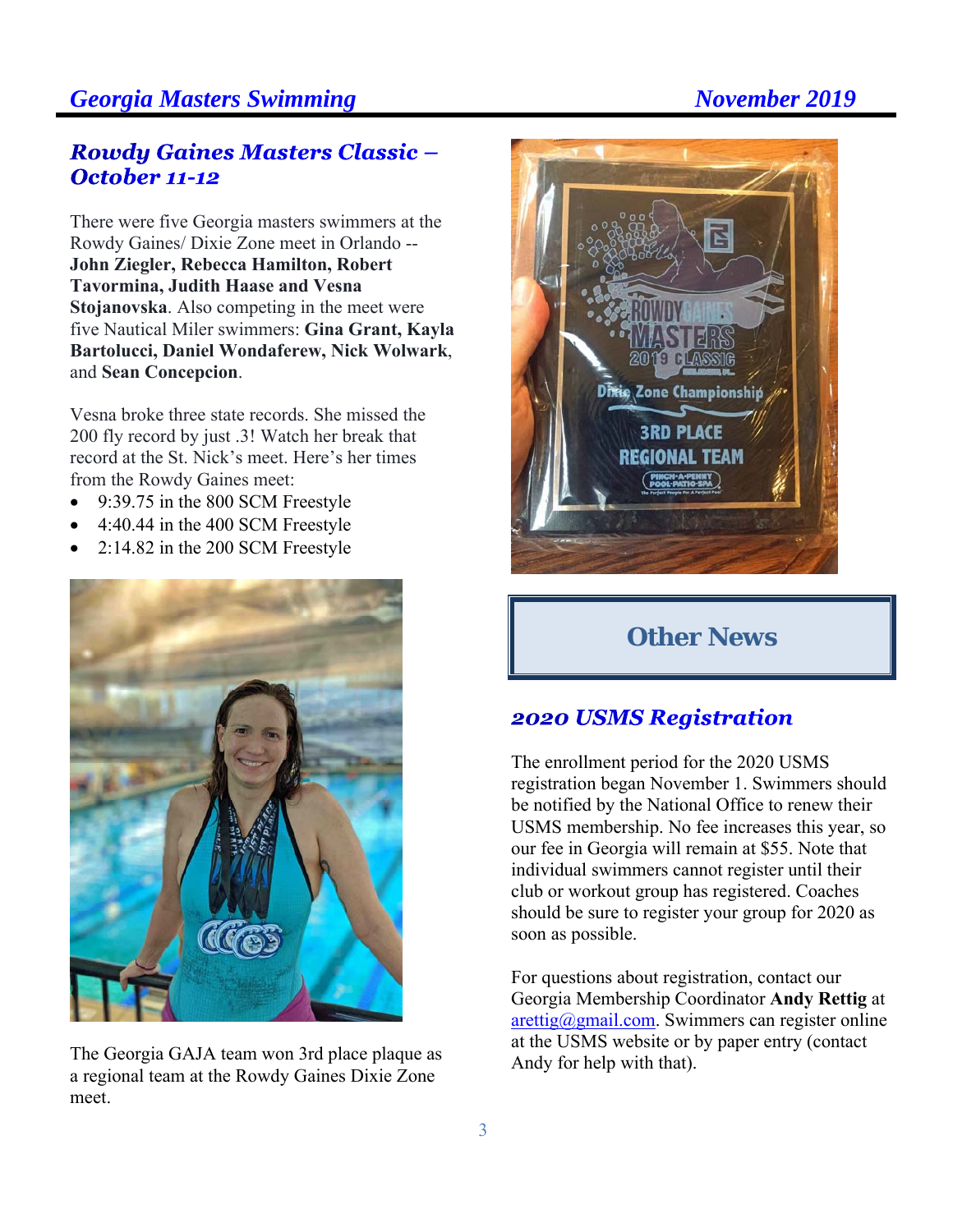#### 2019 Georgia Grand Prix

- Feb 15-18 USMS Winter Fitness Challenge:
- Mar 16-17 St Patrick's Day SCY Invitational
- May 5 ART Spring Splash SCY
- Jun 29 Georgia Games Open Water
- Jul 15-31 USMS Summer Fitness Challenge
- Sep 7 Southside Seals SCY Pentathlon
- Nov 15-30 USMS Fall Fitness Challenge
- Nov 17 St Nicholas SCM Invitational

#### **Swimmer Profile -Lauren** Minchew

By Elaine Krugman



As a breaststroker who loves swimming butterfly and backstroke, my inconsistent freestyle frustrates me the most. When I see beautiful-looking

freestyle technique, I'm captivated and in awe. Lauren Minchew has that stroke.

Lauren and I didn't meet until we shared a bench at the Spring Splash meet at Georgia Tech, last April. I had never watched her swim at past meets, but when I saw her race, I stopped dead in my tracks and watched. To me, it was poetry in motion. As it turns out, Lauren puts a priority on her stroke technique. "I was never amazing at swimming, but I have always worked on form. I really enjoy learning the technical parts of swimming and trying to be the most streamline in the water and make it look flawless. I still don't understand how I don't get very fast in the water even though it's pretty and the form is nice. I'm still working on that," she explained in our interview.

One of the drills she credits for her pretty stroke focuses on keeping her head still and in the proper position in the water. This video explains the drill that is done by placing—and trying to keep—a hand paddle on your head as you swim: https://www.youtube.com/watch?v=hKIaIwNDeaQ

Lauren is no stranger to the pool having started summer swimming when she was a small child and year-around training when she was 13. At Brenau University, in Gainesville, Lauren swam for two years before leaving the team and university due to not being able to afford continuing her education. "I was a national swimmer in the mile and 400 IM," she said about her swim team experience.

Following college, Lauren taught swim lessons and coached at Chattahoochee Gold (in Woodstock) for four years; however, she had quit swimming herself. In addition to having a packed schedule, her son was born. In all it was seven years that Lauren didn't swim, so she got out of good physical condition.

It wasn't until six months after taking her next job at the Northwest YMCA that Lauren got back into the pool for herself rather than just teaching and coaching others. "I really missed it… I was really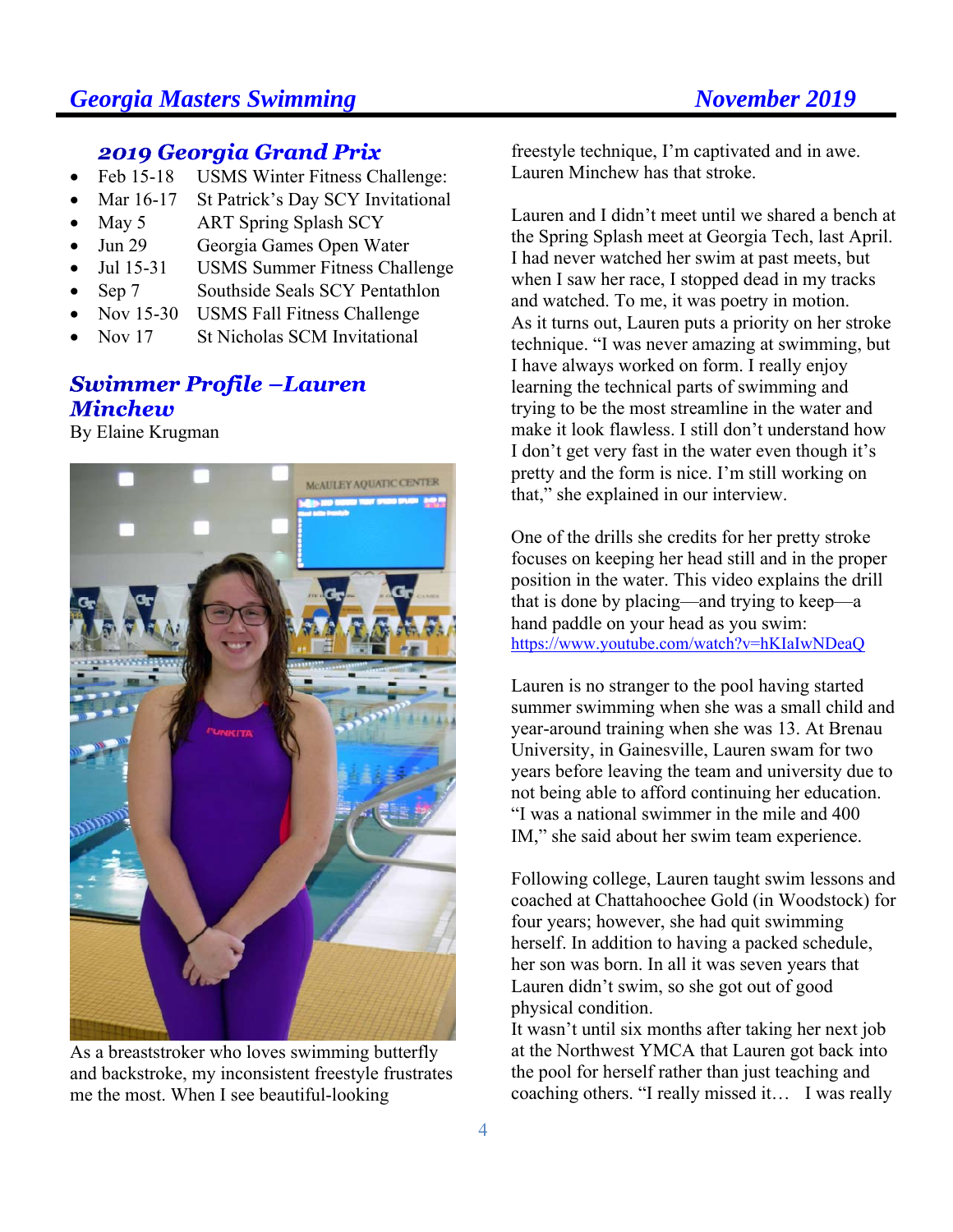depressed without it, and when I got back into [swimming], it was like, oh my God, I remember doing this, and it was so amazing! I can't stop doing it!" It was tough coming back, though, especially because of the changes she experienced in her body following childbirth that affected her strokes. "I had to completely change the way I swam breaststroke. I was like, 'What is this?' I was a lot more buoyant; it was very difficult."

Three years ago, Lauren joined U.S. Masters Swimming and just recently aged up to the 30-34 age group where there isn't a lot of women to compete against at Georgia meets. "I want there to be more competition in my age group, because I really don't have much of competition right now," she said, adding that Stephanie Lemmons (Swimmer Profile, November, 2017) is her only competition at most of the meets.

Being in the 30-34 age group isn't so bad though, considering who her competition would be if she were five years older: Britta O'Leary, Georgia LMSC Chair. "I'm so excited that we're exactly five years apart, because we're never in the same age group!" she said about the 2018 USMS topranked speedster in seven events and #2-ranked 200 breaststroker and 200 IM'er in the World.

Lauren is also an IM'er with her favorite event being the 400 IM. She also enjoys distance freestyle, but not backstroke, even though she is good at it. "I always feel like I'm flailing around like an idiot trying to make it through the water… My mom took a video at Georgia Tech [Spring Splash meet], and I actually thought I looked like a pretty decent backstroker."

That Georgia Tech meet turned out to be a successful one for Lauren, because her faster race times brought her closer to achieving her goals. "At Georgia Tech, I dropped a lot of time in everything, so that was nice; but, I want to be better than I was in college. In college, I did a lot of physical therapy, because I was very broken. I

had shoulder issues, back issues, one of my ankles was messed up; and, now, I don't have any of that pain anymore, so I'm trying to do better than I was then. But, my body is so different. I was thin, and I have a lot more fat on me, because I haven't trained in so long. To try to get back to that, I'm actually pretty close on most of my events, but I want to go to Nationals next year… I want to go and do good, so that's one of my goals, to train really hard and see what I can do. I want to blow my own mind, because I always like being in my comfort bubble. So, I feel like if I train hard and can blow my own mind, it would be like, wow, I can be good at this."

That "comfort bubble" Lauren describes is her biggest personal challenge. Although some people have a fear of failure, Lauren is one who fears success. As she explained, "I'm scared to show myself that I can be amazing at something. When I was 14, my coach said, 'Lauren, if you actually tried and got out of your comfort bubble, you could be swimming a :55 in your 100 free.' I laughed in his face. I was like, there's no way in hell I would be able to do that! He was right; I probably could, but I was still in that comfort bubble. At my last meet in college, I swam 100 freestyle, and I finally broke 1:00. I was like, this is pathetic."

To achieve her goal of beating her college race times, Lauren trains six days per week. Her daily sessions consist of a combination of two of either swimming, running, or body-weight exercises. She says she "hates" running; however, it helps her with her breathing, kicking, and getting strong pushes off the walls in the pool. "A lot of people think [being a good swimmer] has to do with only swimming. Last year, I swam all the time. I'm doing better now with not doing as much in the water. I'm a more well-rounded athlete, like I can run, I can do body-weight training, and I only get to swim three times a week," as she describes her current training routine.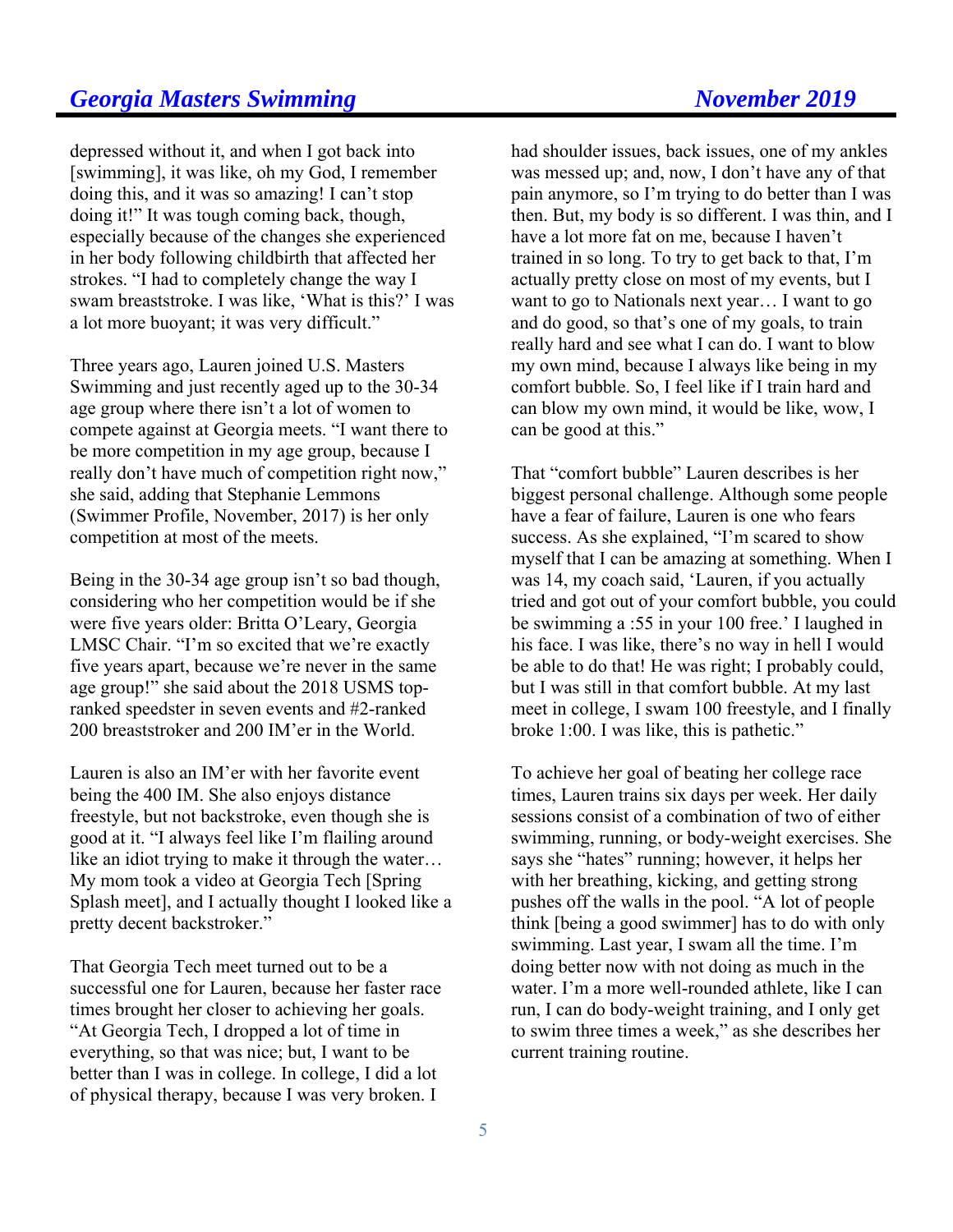Of the three types of training she does, swimming is her favorite. "…it's what makes me feel a whole lot better about myself. It's very stress-relieving… I've always been kind of a loner, so I like the quietness of swimming, and that it's my own individual thing. I've never been like, let me play a team sport. I don't like the spotlight on me like that."

In recent months, though, Lauren had some challenges that affected her enjoyment of swimming. As she explained, "This past year was really hard, because Muriel [Lancaster, coach of the Northwest YMCA Grey Fins] left. I was the assistant coach, and I felt like I was obligated to step into coaching, which was really hard for me, because although I really like coaching, I would rather be swimming. I wasn't able to swim with everybody. While I was watching everybody from the pool deck, I was just miserable. When I would get into the pool to practice, I was by myself. I wasn't able to practice with the people I had been practicing with for over a year." In addition, at the same time Muriel moved, Lauren separated from her husband and changed employment to a fulltime job, so she could support herself and her two children.

Overall, though, Lauren's return to swimming has been a positive experience, especially since joining USMS. "The whole thing about Masters swimming that I like the most is everyone is so accepting, and it doesn't even matter if it's your biggest competition. It's like one big family. Everyone is cheering for everyone, and it doesn't matter what team you're on, what age group, who you are." Lauren also likes that the Athletes Without Limits special needs team participates in Georgia Masters meets. "I love that; it's awesome!" In addition, she likes that the swimmers at the meets are at many different levels, from beginning on up. Meeting knew people, though, is something important for Lauren, because she finds that difficult outside of the swim community. "It's a very comfort-zone place for me [at the swim meets]. It always feels

like home, and I can just walk up and talk to anybody. I've made some of my closest friends that I have now at Masters swim practice."

#### **Swimming Humor**

## 723.

Accepting the fact that you will probably smell like chlorine for the rest of your life. swimmer-girlproblems:tumblr.com-

# #339

when you have to wiggle into a wet, cold swim suit for morning practice cause you left it crumpled in your bag the night before.

swimmerprobs.tumblr.com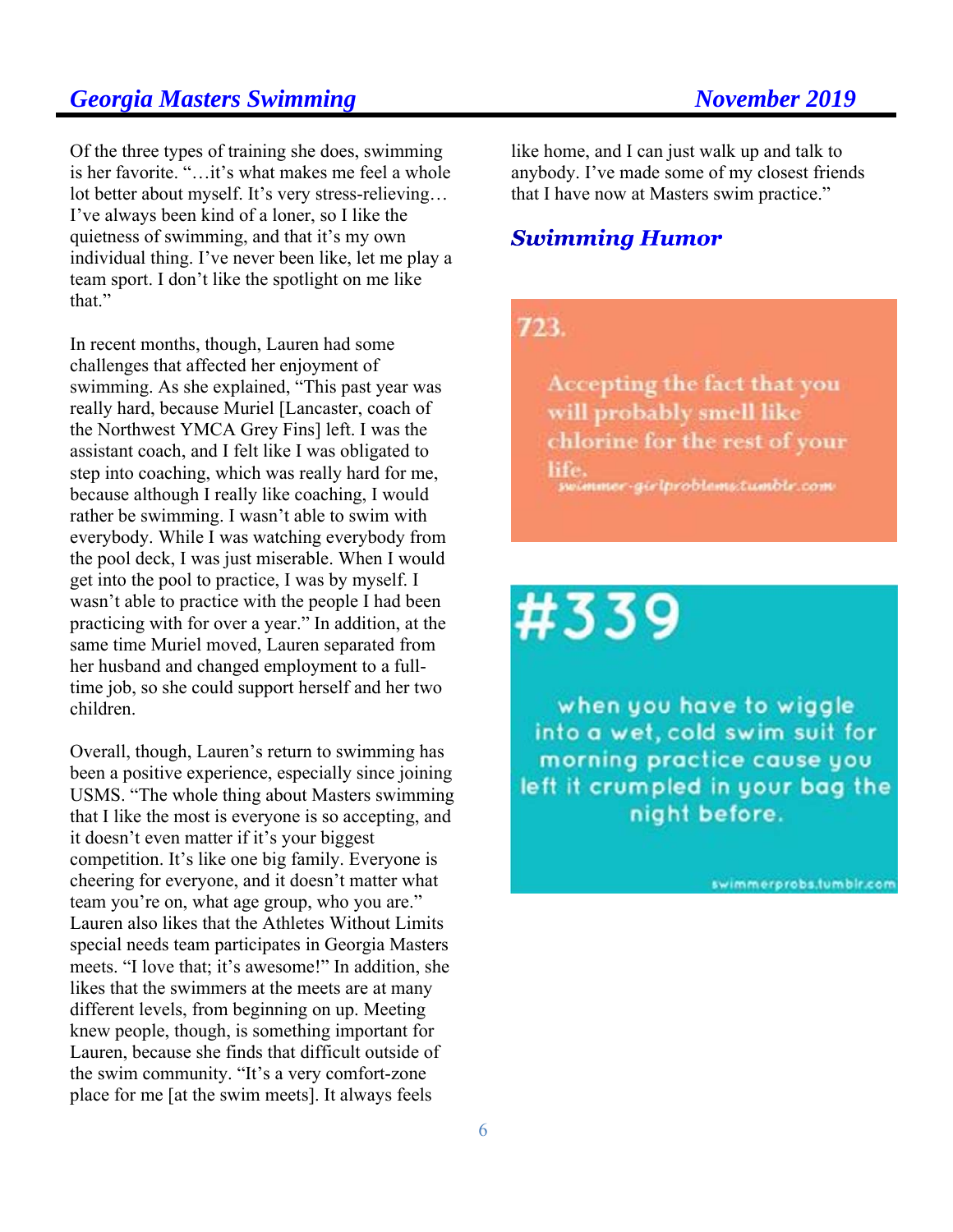| November 2019       |                                             |                   |                                              |  |  |  |
|---------------------|---------------------------------------------|-------------------|----------------------------------------------|--|--|--|
| $9 - 10$            | SCM - Sarasota, FL                          | 17                | St. Nicholas SCM Invitational – Georgia Tech |  |  |  |
| $15 - 30$           | USMS Fall Fitness Challenge - 1 mile swim;  | 23                | NAC Sprinting Turkey Classic - Nashville, TN |  |  |  |
|                     | to to www.usms.org to regiser               |                   |                                              |  |  |  |
|                     |                                             |                   |                                              |  |  |  |
|                     |                                             | December 2019     |                                              |  |  |  |
| $8*$                | LMSC Conference call at 7pm; call Britta if | 7                 | SC - Walton Beach, FL                        |  |  |  |
|                     | you'd like to participate                   |                   |                                              |  |  |  |
| $14 - 15$           | SCM - Coral Springs, FL                     |                   |                                              |  |  |  |
| <b>January 2020</b> |                                             |                   |                                              |  |  |  |
| $1 - 31$            | <b>USMS National Postal Hour Swim</b>       |                   |                                              |  |  |  |
|                     | Championships                               |                   |                                              |  |  |  |
| February 2020       |                                             |                   |                                              |  |  |  |
| $1 - 2$             | $SCY - Auburn, AL$                          | $7 - 8$           | SCY - Charlotte, NC                          |  |  |  |
| $7-9$               | SCY - N Myrtle Beach, SC                    | $23*$             | W Gwinnett Park SCY Developmental Meet       |  |  |  |
|                     |                                             |                   |                                              |  |  |  |
|                     |                                             | <b>March 2020</b> |                                              |  |  |  |
| $\overline{7}$      | SCY Sewannee, TN                            | $21 - 22$         | Dixie Zone SCY Championships - Cary, NC      |  |  |  |
| $28 - 29*$          | St Patrick's Day SCY Invitational at Dynamo |                   |                                              |  |  |  |
|                     |                                             | <b>April 2020</b> |                                              |  |  |  |
| <b>TBA</b>          | ART Spring Splash at Georgia Tech           | $23 - 26$         | USMS Spring SCY Nationals - San Antonio, TX  |  |  |  |
| <b>May 2020</b>     |                                             |                   |                                              |  |  |  |
| $7 - 10$            | YMCA SCY Nationals - Orlando, FL            |                   |                                              |  |  |  |
|                     |                                             | <b>June 2020</b>  |                                              |  |  |  |
| $7*$                | Nautical Milers LC Invitational at Mountain |                   |                                              |  |  |  |
|                     | View Aquatic Center $-A$ new meet!          |                   |                                              |  |  |  |

## *Upcoming Events*

 Information on these and other Dixie Zone events can be found on the Dixie Zone website at www.dixiezone.org/Meets.htm. \*Dates in red are Georgia LMSC events.

| <b>Swim Websites</b>                                         |                                                      |  |  |  |  |
|--------------------------------------------------------------|------------------------------------------------------|--|--|--|--|
| <b>ASL Silverking TRI-Masters</b>                            | Swimasl.com                                          |  |  |  |  |
| Athens Bulldog Swim Club                                     | http://www.athensbulldogs.com                        |  |  |  |  |
| <b>Atlanta Rainbow Trout</b>                                 | https://www.atlantarainbowtrout.com                  |  |  |  |  |
| Atlanta Water Jocks                                          | http://www.atlantawaterjocks.com                     |  |  |  |  |
| Chastain Park Athletic Club                                  | www.ChastainParkAthleticClub.org                     |  |  |  |  |
| <b>Columbus Aquatic Club</b>                                 | http://www.swimhurricanes.com                        |  |  |  |  |
| Concourse Athletic Club                                      | wellbridge.com/concourse-athletic-club/sandy-springs |  |  |  |  |
| <b>Cumming Waves Swim Team</b>                               | www.cummingwaves.net                                 |  |  |  |  |
| <b>Decatur Family YMCA</b>                                   | ddy.ymcaatlanta.org                                  |  |  |  |  |
| <b>DeKalb Aquatics Masters</b>                               | http://daqswim.com                                   |  |  |  |  |
| <b>Douglas County Stingreys</b>                              | douglascountystingrays.org                           |  |  |  |  |
| http://dynamoswimclub.com<br><b>Dynamo Swim Club Masters</b> |                                                      |  |  |  |  |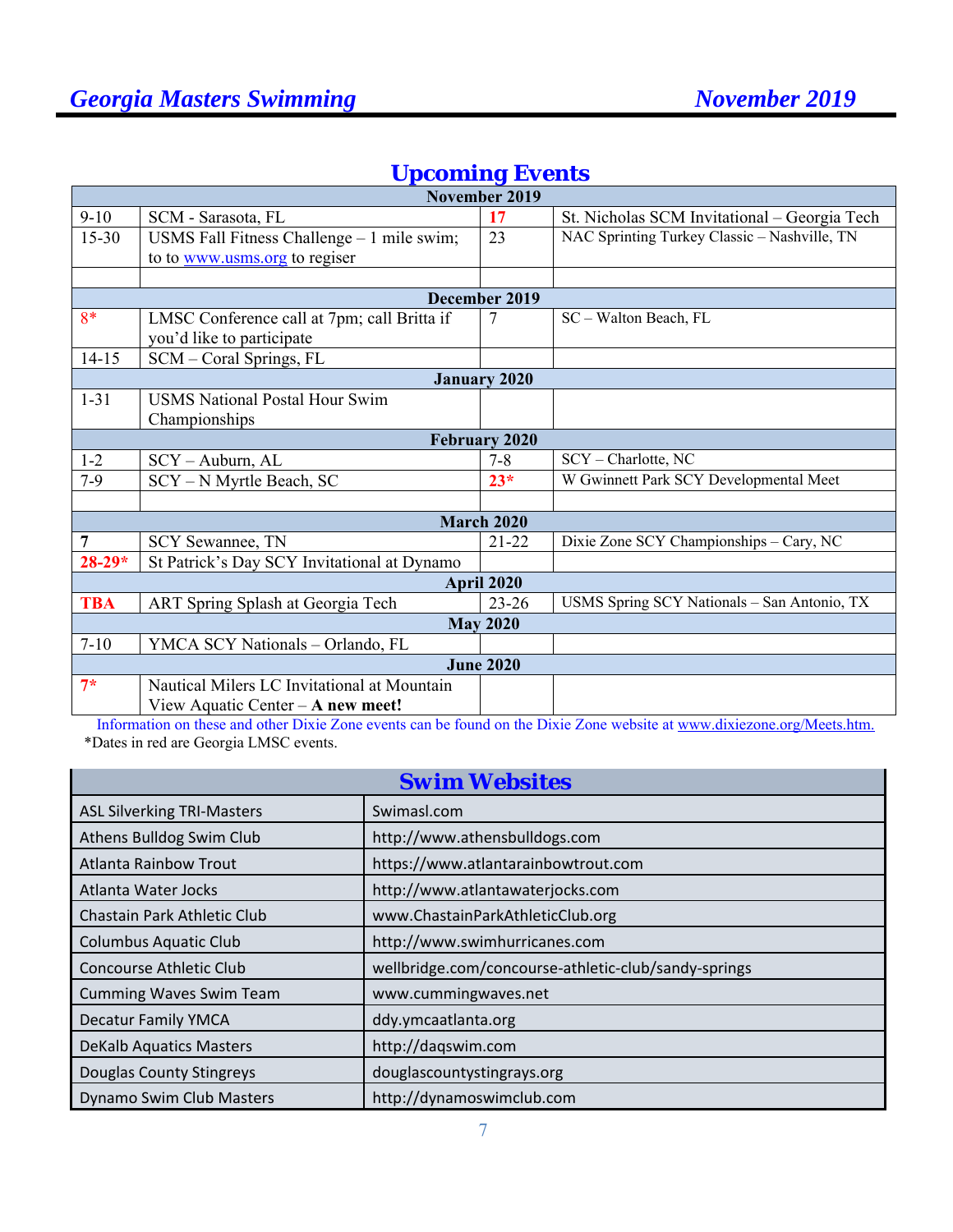# **Georgia Masters Swimming November 2019**

| Fyns                                | http://www.fynsmasters.com           |                                           |                                   |  |  |  |
|-------------------------------------|--------------------------------------|-------------------------------------------|-----------------------------------|--|--|--|
| <b>Great White Shark Aquatics</b>   | www.gwsaswim.com                     |                                           |                                   |  |  |  |
| John P. Thayer YMCA Masters Swim    | Columbusymca.com                     |                                           |                                   |  |  |  |
| <b>Savannah Masters</b>             |                                      | http://www.tlb975.wix.com/mastersswimming |                                   |  |  |  |
| <b>Stingrays Masters Swimming</b>   |                                      | http://www.stingraysswimming.com          |                                   |  |  |  |
| <b>Swim Gainesville</b>             |                                      | www.swimgainesville.com                   |                                   |  |  |  |
| <b>Swim Macon Masters</b>           |                                      | www.swimmacon.com                         |                                   |  |  |  |
| <b>Tidal Wave Masters Swimming</b>  |                                      | tidalwaveswimming.com                     |                                   |  |  |  |
| <b>Tidal Wave Masters Swimming</b>  |                                      | tidalwaveswimming.com                     |                                   |  |  |  |
| Windy Hill Athletic Club Masters    |                                      | http://www.midtown.com/windyhill          |                                   |  |  |  |
|                                     |                                      |                                           |                                   |  |  |  |
| Georgia Masters Swimming            |                                      | www.georgiamasters.org                    |                                   |  |  |  |
| <b>USMS Dixie Zone</b>              |                                      | www.dixiezone.org/links.htm               |                                   |  |  |  |
| <b>USMS</b>                         | www.USMS.org                         |                                           |                                   |  |  |  |
|                                     |                                      | <b>GEORGIA CLUBS</b>                      |                                   |  |  |  |
| <b>NAME</b>                         | <b>ABBR</b>                          | <b>CONTACT</b>                            | <b>EMAIL</b>                      |  |  |  |
| <b>Atlanta Rainbow Trout</b>        | <b>ART</b>                           | Sean Fitzgerald                           | seanfit@gmail.com                 |  |  |  |
| <b>Atlanta Water Jocks</b>          | <b>AWJ</b>                           | Lorenzo Benucci                           | lbenucci@gmail.com                |  |  |  |
| Andrew & Walter Young YMCA Masters  | <b>AWYY</b>                          | Iilonga Thandiwe                          | linz.t@mindspring.com             |  |  |  |
| John P. Thayer YMCA Masters Swim    | <b>BARM</b>                          | <b>Scott Balkcum</b>                      | sbalkcum@ymcacolumbusga.com       |  |  |  |
| <b>Cumming Aquatic Center</b>       | <b>CMMS</b>                          | Susan Alston                              | cac2@cityofcumming.net            |  |  |  |
| <b>Concourse Athletic Club</b>      | <b>CONC</b>                          | Nancy Overheim                            | noverheim@wellbridge.com          |  |  |  |
| Chastain Park Athletic Club         | <b>CPAC</b>                          | Jim King                                  | jimkingusa@gmail.com              |  |  |  |
| <b>Cumming Waves Swim Team</b>      | <b>CWGA</b>                          | Teresa Coan                               | swimcummingwaves@gmail.com        |  |  |  |
| <b>DeKalb Aquatics Masters</b>      | <b>DAQM</b>                          | Melissa Wilborn                           | daqswim@bellsouth.net             |  |  |  |
| <b>Decatur Family YMCA</b>          | <b>DFY</b>                           | <b>Beth Costello</b>                      | bethc@ymcaatlanta.org             |  |  |  |
| Eagle Watch Eagles Masters          | <b>EWE</b>                           | <b>Brett Daniels</b>                      | tricoachbrett2005@yahoo.com       |  |  |  |
| Georgia Masters                     | <b>GAJA</b>                          | Lisa L Watson                             | lisa.watson@ung.edu               |  |  |  |
| <b>Global Adaptive Aquatics</b>     | <b>GAA</b>                           | <b>Helmut Levy</b>                        | swim@globaladaptiveaquatics.org   |  |  |  |
| <b>Gwinnett County Masters Club</b> | <b>GMAC</b>                          | Destry Dispain                            | destry.dispain@gwinnettcounty.com |  |  |  |
| <b>Great White Shark Aquatics</b>   | <b>GWSA</b>                          | Phil Donihe                               | coachphil17@yahoo.com             |  |  |  |
| <b>Columbus Aquatic Club</b>        | <b>HURM</b><br><b>Kathy Gramling</b> |                                           | cachurricanes@gmail.com           |  |  |  |
| Kennesaw State University Masters   | <b>KSUM</b>                          |                                           |                                   |  |  |  |
| Life Time Swim Georgia              | <b>LTMS</b>                          | Alicia Kockler                            | ryanbell@msn.com                  |  |  |  |
| <b>Marietta Marlins</b>             | <b>LINS</b>                          | Larry Baskin                              | larry@larrybaskin.com             |  |  |  |
| Nautical Milers Special Needs Team  | <b>NAUT</b>                          | Patrick Thoreson                          | patrick thoreson@yahoo.com        |  |  |  |
| Southern Eagle Aquatics             | SEGA                                 | <b>Beau Caldwell</b>                      | swimsega@gmail.com                |  |  |  |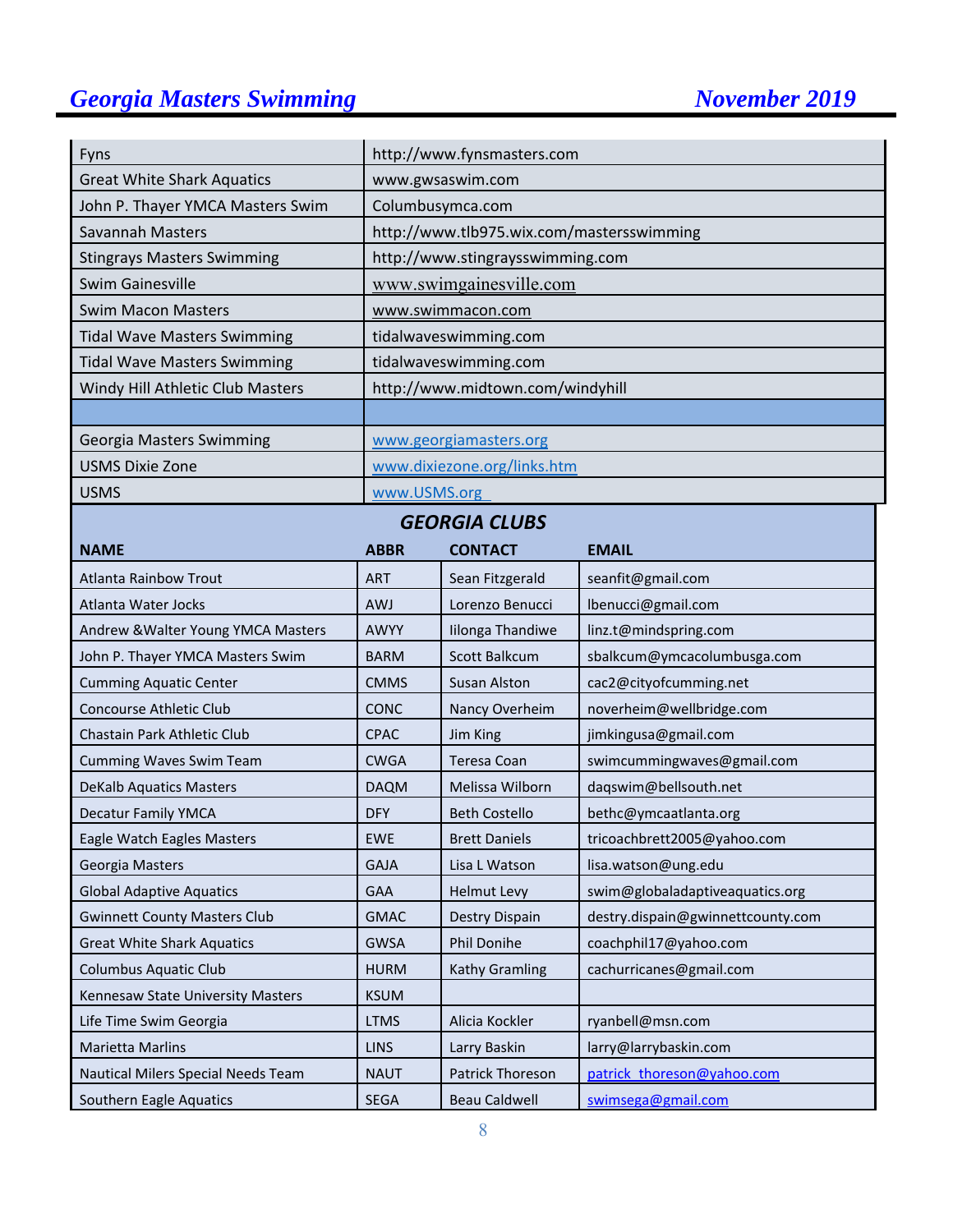# **Georgia Masters Swimming November 2019**

| <b>Stingrays Masters Swimming</b>       | <b>RAY</b>  | lan Goss                        | rayscoach@gmail.com               |
|-----------------------------------------|-------------|---------------------------------|-----------------------------------|
| <b>Spartans Aquatic Masters Club</b>    | <b>SAMC</b> | Kris Kester                     | kris@kris-fit.com                 |
| Swim Gainesville                        | SG          | Joy Kelleher                    | joylohr@yahoo.com                 |
| <b>Tidal Wave Masters Swimming</b>      | <b>TWMS</b> | Andrew Baer                     | swimbaer@comcast.net              |
| Wade Walker sharks                      | <b>WWYS</b> | Avel Lai Leung                  | Avel-laileung@comcast.net         |
| Windy Hill Athletic Club Masters        | <b>WHA</b>  | Keith Berryhill                 | keith.berryhill@windyhillclub.com |
| Northwest YMCA Grayfins                 | <b>YGF</b>  | <b>Muriel Cochran</b>           | murielcochran@gmail.com           |
|                                         |             |                                 |                                   |
|                                         |             | <b>GEORGIA SUPERTEAM (GAJA)</b> |                                   |
| <b>ASL Silverking TRI-Masters</b>       | <b>ASLM</b> | Kathleen Greely                 | aslcoachgreely@gmail.com          |
| Athens Bulldog Swim Club                | <b>ABSC</b> | Craig Page                      | craigwpage@gmail.com              |
| Augusta Recreation and Parks Blue Tides | <b>ARP</b>  | Barbara Ingold                  | arpbluetides@gmail.com            |
| Douglas County Stingreys                | <b>DCS</b>  | Jarrod Hunte                    | douglascountystingrays@gmail.com  |
| Dynamo Swim Club Masters                | <b>DYNA</b> | <b>Mike Cotter</b>              | mikedynamo@earthlink.net          |
| Fyns                                    | <b>FYNS</b> | Raquel Terroba                  | fyns.coach@gmail.com              |
| Georgia Masters Killer Whales           | <b>GMKW</b> | Lisa Watson                     | lisa.watson@gsc.edu               |
| Life Time Swim Alpharetta               | <b>ALPL</b> | Ryan Moss                       | COCNAquaticsManager@lt.life       |
| Life Time Swim Atlanta                  | <b>ATLL</b> | Katie Payne                     | GAATAquaticsManager@lt.life       |
| Life Time Swim Johns Creek              | <b>JCL</b>  | Merrie Copeland                 | GAJCAquaticsManager@lt.life       |
| Life Time Swim Sugarloaf                | SUGL        | <b>William Breland</b>          | GASLAquaticsManager@lt.life       |
| Life Time Swim Woodstock                | <b>WSKL</b> | Jonathan Sims                   | GAMBAquaticsManager@lt.life       |
| Savannah Masters                        | SAVM        | Donna Hooe                      | rdhooe1@juno.com                  |
| Southside Seals                         | SSS         | <b>Rob Copeland</b>             | rob_copeland@comcast.net          |
| <b>Stingrays Masters</b>                | <b>RAYS</b> | lan Goss                        | rayscoach@gmail.com               |
| Swim Atlanta Masters                    | <b>SAMS</b> | <b>Scot Davis</b>               | sdavisswim1980@yahoo.com          |
| Swim Beyond the Boundaries              | <b>SBB</b>  | Mandi Bell                      | mandi@swimbeyond.com              |
| <b>Swim Macon Masters</b>               | <b>SMM</b>  | Tana Selby                      | tanatanas@bellsouth.net           |
| <b>Tidal Wave Masters Swimming</b>      | <b>TWMS</b> | <b>Andrew Baer</b>              | swimbaer@comcast.net              |

#### *Who Y*=*All Can Call*

| <b>Name</b>              | <b>Title</b>               | <b>Phone</b>       | <b>Email</b>            |
|--------------------------|----------------------------|--------------------|-------------------------|
| Rob Copeland             | Long Distance              | $(678)$ 817-1602   | rob copland@comcast.net |
| Pat Eddy                 | Coaches Chairge            | $(614) 670 - 1108$ | pateddy52@aol.com       |
| Bob Kohmescher           | Newsletter Editor          | $(770)$ 722-2192   | bobk340@comcast.net     |
| Elaine Krugman           | <b>Contributing Editor</b> | $(678)$ 603-1543   | ekkrugman@gmail.com     |
| <b>Stephanie Lemmons</b> | Social Media               |                    | snlemmons@gmail.com     |
| <b>Bill Lotz</b>         | Member At Large            | $(404)$ 261-1906   | blotz@mindspring.com    |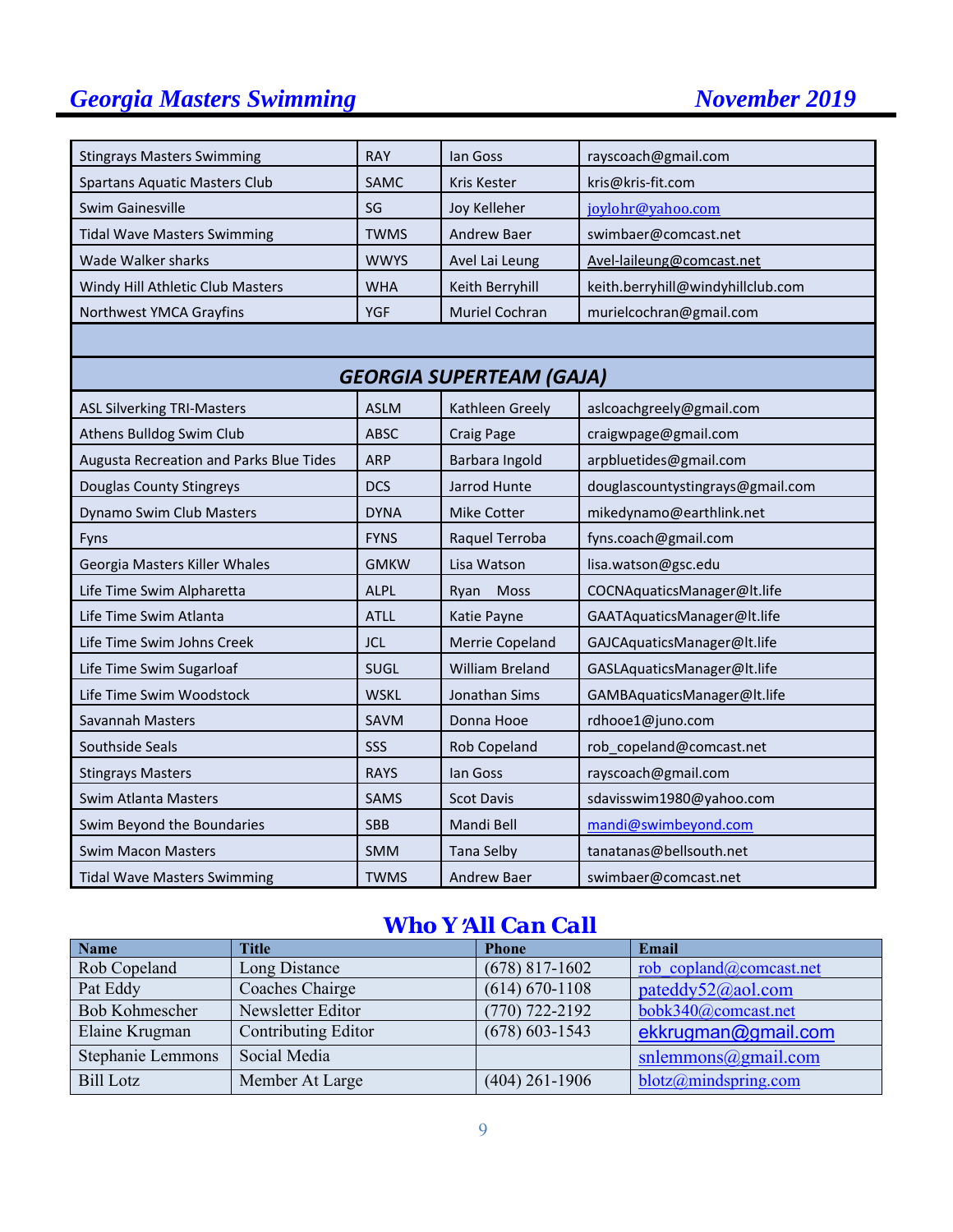| David Morrill  | Safety                    | $(770)$ 862-2533  | latycar@latycar.org                |
|----------------|---------------------------|-------------------|------------------------------------|
| Britta O'Leary | <b>LMSC Chair</b>         | $(636)$ 295-3222  | brittaoleary@gmail.com             |
| Andy Rettig    | Membership Coordinator    | $(678)$ 417-6411  | $\arcti\frac{g}{\omega}$ gmail.com |
| Mark Rogers    | Member At Large           |                   | mlrogers 98@yahoo.com              |
| Leann Rossi    | Member At Large           |                   | swimfastatlanta@gmail.com          |
| Ed Saltzman    | Treasurer, Records, Meet  | $(770)$ 442-9075  | swimsalt@bellsouth.net             |
|                | Sanctions, Communications |                   |                                    |
| Maddie Sibilia | Members At Large          |                   | maddie.a.sibilia@gmail.com         |
| Jeff Tacca     | Member At Large           | $(404)$ 256-0733  | jtacca@comcast.net                 |
| Lisa Watson    | Vice-Chair                | $(770)$ 497-1901  | lisa.watson@ung.edu                |
|                |                           | $(678)717 - 3646$ |                                    |
| Karol Welling  | Secretary                 | $(770)$ 631-9195  | krw83@mindspring.com               |
| John Zeigler   | Fitness                   | (770) 972-7981    | jvzeigler@bellsouth.net            |

#### **Elaine's Tip of the Month**

In the last several issues of the Georgia Masters Newsletter, I demonstrated a variety of dynamic stretches to do before you swim. Following a swim workout is the time to do static stretching, where you stretch until you feel a pull (but not pain!), and then hold it. (When I have had physical therapy, thirty seconds was the recommended time to hold each stretch.)

In the next several issues, I will demonstrate several static stretches that have really helped me gain flexibility and avoid post-workout muscle soreness.

(Please note: I do not hold any professional certifications, and neither I or Georgia Masters are responsible for any injuries you may incur doing these exercises. Consult your doctor and do these exercises at your own risk.)

#### **Glutes & Hip Stretch (with a twist)**

The gluteal muscles (glutes) are a group of three muscles which make up the buttocks: the gluteus maximus, gluteus medius, and gluteus minimus. This stretch I learned in physical therapy for the purpose of gaining flexibility in my hips. As an extra bonus, it also stretches the lower back and leg muscles. I add an extra twist to the stretch, though.

Start by laying on your back with your knees bent, and then crossing your left ankle over your right leg, just above the knee, as shown below. Next, as you lift your right leg towards your chest, grab the back of your right thigh just above the knee. (Your left hand will reach under your left calf. Gently and slowly pull your right thigh towards your chest, keeping your left ankle resting on your right thigh, as shown. When you feel a pull in your left glutes, stop at the point where the pull feels good, but not painful. If you feel pain, back off the stretch a bit until it's a comfortable pull again. To get a better stretch of your left adductor muscle (inner thigh), simultaneously push forward with your left elbow, so that your left thigh pushes away from your chest. Hold the stretch for 30 seconds. Release, and then repeat before switching sides for two, 30-second stretches.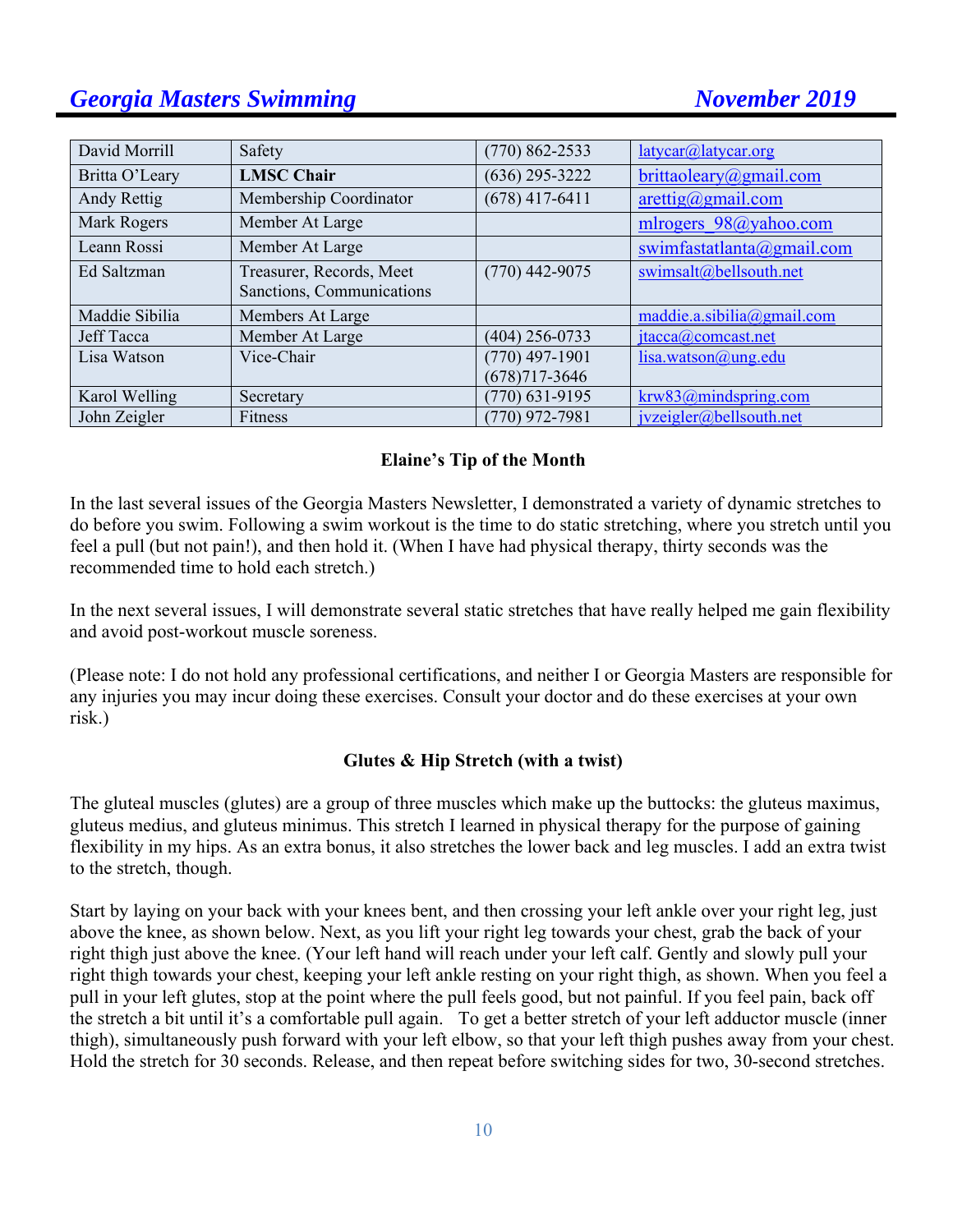

Here's the extra twist I put on this stretch: In addition to pushing my elbow forward on my thigh to get that extra adductor stretch, I also put my resting foot to work. Rather than allowing my right foot to rest during the stretch, I point my toes, and then do ankle circles. Sure, ankle circles are a form of dynamic stretching; however, I also do them while doing this static stretch to work on ankle flexibility for the breaststroke kick. Do 15 clockwise circles, and then reverse and do 15 counter-clockwise circles. By the time you are finished, your thirty seconds are up!

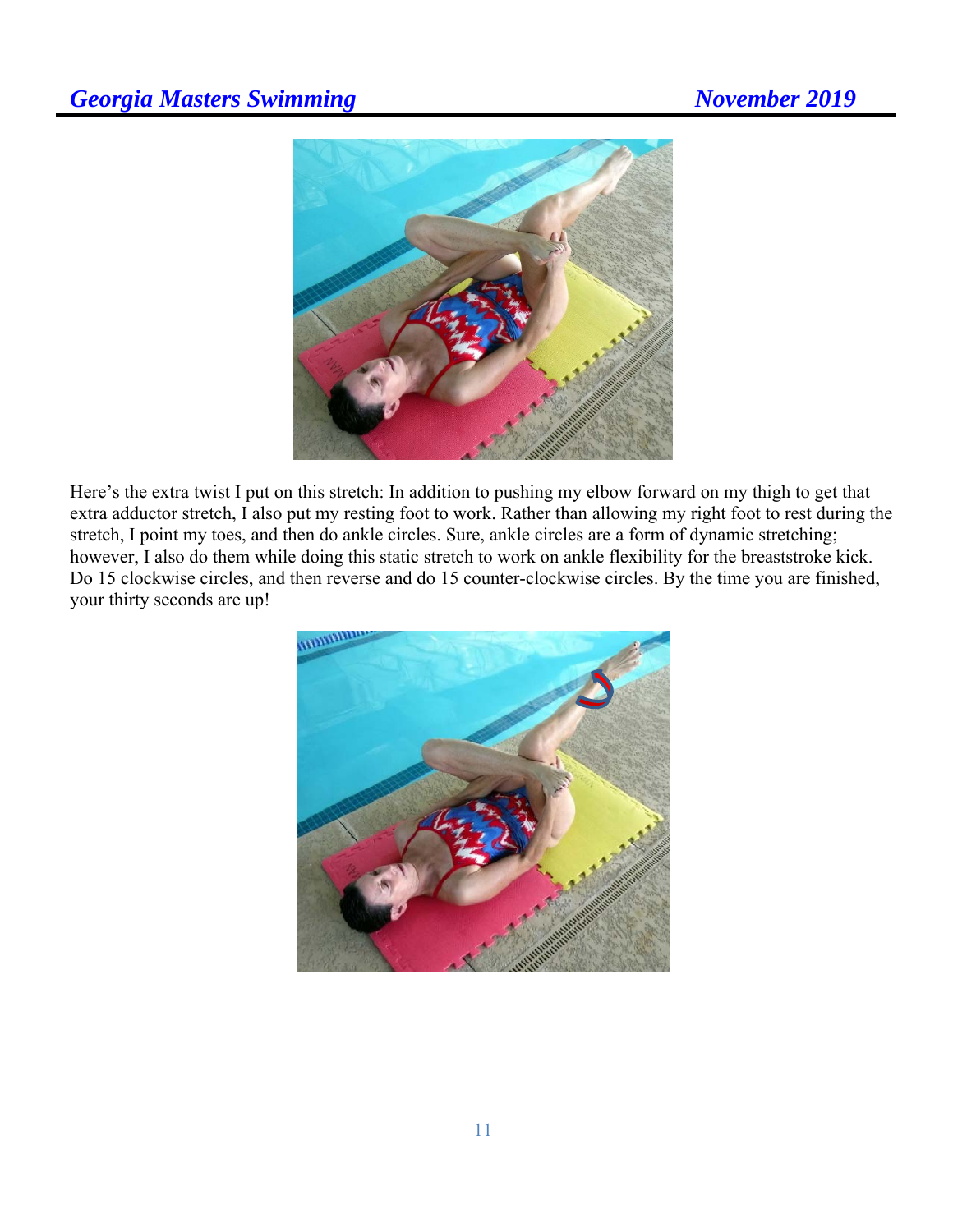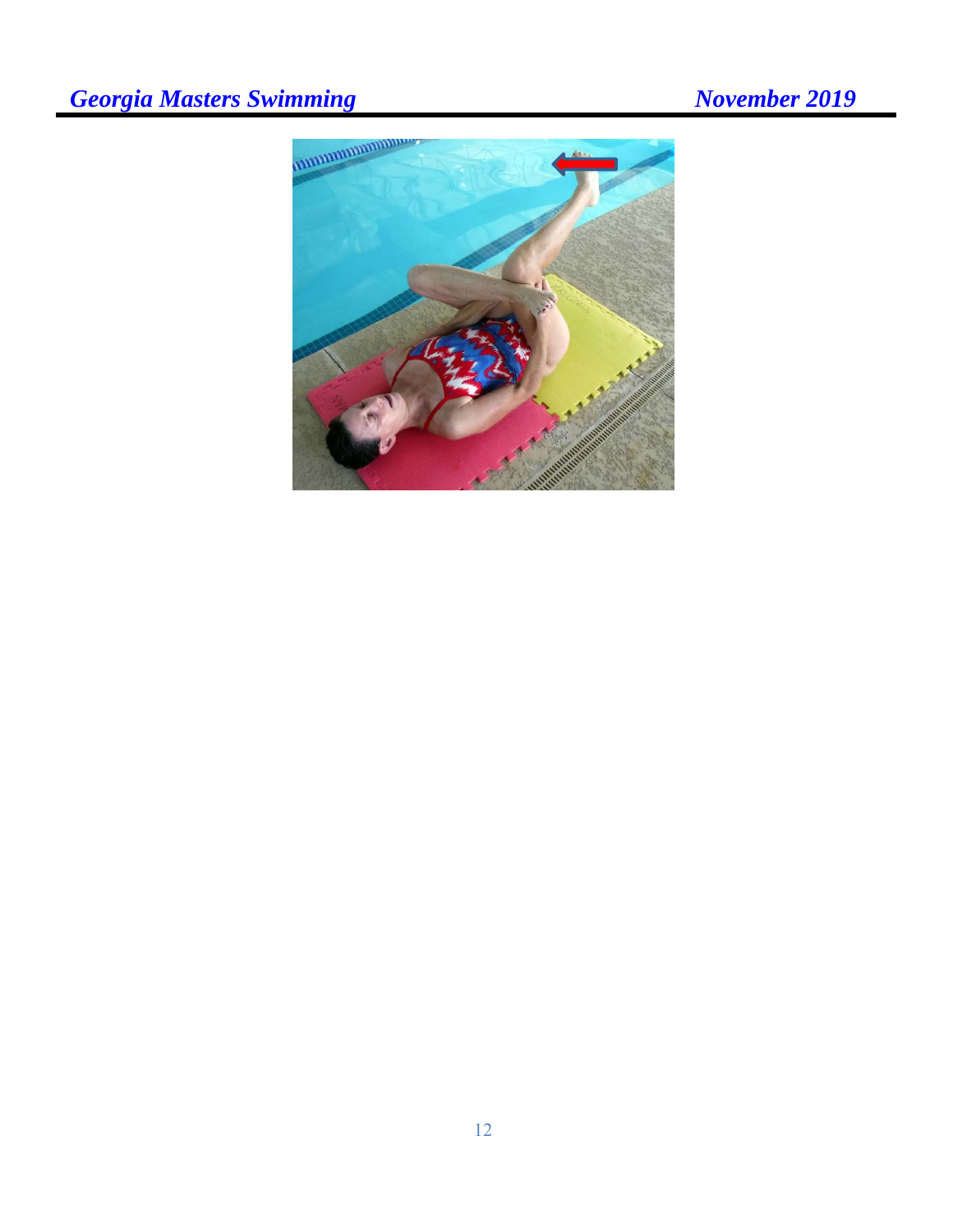

*Rainbow Trout St. Nick's Invitational GA Tech Campus Recreation Center (CRC) November 17th, 2019* 

| Hosted by:<br>Meet Director:                                                                              | Atlanta Rainbow Trout<br>Shayne Lastinger                                                                                                                                                                                                                                                                                | Date: | USMS Sanction #: 459-S008<br>November 17, 2019 |  |  |  |  |  |
|-----------------------------------------------------------------------------------------------------------|--------------------------------------------------------------------------------------------------------------------------------------------------------------------------------------------------------------------------------------------------------------------------------------------------------------------------|-------|------------------------------------------------|--|--|--|--|--|
|                                                                                                           |                                                                                                                                                                                                                                                                                                                          |       |                                                |  |  |  |  |  |
| Time:                                                                                                     | Sunday Warm-ups start at 9AM; Meet starts at 10AM.                                                                                                                                                                                                                                                                       |       |                                                |  |  |  |  |  |
| Facility:                                                                                                 | Georgia Tech Campus Recreation Center (CRC). 10 Lanes, Short-Course Meters 10 Lanes for warm-up/warm-down<br>continuously running through the meet. http://www.crc.gatech.edu/aquatics/                                                                                                                                  |       |                                                |  |  |  |  |  |
|                                                                                                           | The length of the competition course is in compliance and on file with USMS in accordance with articles 105.1.7 and<br>107.2.1, but as a bulkhead course, is subject to length confirmation. Eligibility of times for USMS Top 10 and Records<br>will be contingent on verification of bulkhead placement.               |       |                                                |  |  |  |  |  |
|                                                                                                           | A separate warm up pool will be available throughout the meet.                                                                                                                                                                                                                                                           |       |                                                |  |  |  |  |  |
| Address:                                                                                                  | 750 Ferst Dr NW, Atlanta, GA 30318. Parking Available in lot across Ferst Drive from the Campus Recreation Center<br>(CRC) or behind the CRC on Tech Parkway/Please pick up a parking pass inside the facility.                                                                                                          |       |                                                |  |  |  |  |  |
| Eligibility:                                                                                              | The meet is open to all persons 18 years and older as of November 17, 2019. Your age on December 31, 2019<br>determines your age at the meet. USMS REGISTRATION IS REQUIRED. If you are not registered, your application can<br>be accepted at the meet. Please include a copy of your USMS card with your registration. |       |                                                |  |  |  |  |  |
| Events:                                                                                                   | Swimmers may enter up to 5 individual events per day and 3 relays.                                                                                                                                                                                                                                                       |       |                                                |  |  |  |  |  |
| Awards:                                                                                                   | Ribbons will be awarded for $1^{st}$ , $2^{nd}$ , and $3^{rd}$ places. Individual High point winners will receive an award.                                                                                                                                                                                              |       |                                                |  |  |  |  |  |
| Timing:                                                                                                   | Touchpads/electronic timing with hand/stopwatch backup. Times will count toward USMS Records and Top Ten.                                                                                                                                                                                                                |       |                                                |  |  |  |  |  |
| Scoring:                                                                                                  | Top eight finishers will score as follows: 20, 17, 16, 15, 14, 13, 12, 11 for Individual events and 40, 34, 32, 30, 28, 26,<br>24, 22 for relays.                                                                                                                                                                        |       |                                                |  |  |  |  |  |
| Fees:                                                                                                     | \$60 covers facility and meet costs.                                                                                                                                                                                                                                                                                     |       |                                                |  |  |  |  |  |
| Seeding:                                                                                                  | All events except for the 800 Free will be seeded in advance and slowest to fastest. The 800 Free will be seeded<br>slowest to fastest and only after positive check-in has expired. Men and Women will be seeded together based on<br>time.                                                                             |       |                                                |  |  |  |  |  |
|                                                                                                           | Relays will be deck-seeded and relay heat/lane assignments posted at the meet. Psych sheets will be posted at<br>www.georgiamasters.org around November 15th (depending on the number of late entries being processed).                                                                                                  |       |                                                |  |  |  |  |  |
| Relays:                                                                                                   | Entries for the 200 free relay will be due at 9:30 AM. All other relay entries will be due at noon and will be announced<br>at the meet.                                                                                                                                                                                 |       |                                                |  |  |  |  |  |
|                                                                                                           | The 400 Medley Relay and the 400 Free Relay will be run at the same time in one heat. A swimmer can only swim in<br>one or the other - but not both. You may enter a Men's, a Women's or a Mixed relay.                                                                                                                  |       |                                                |  |  |  |  |  |
| Entry deadline:                                                                                           | Paper entries must be received by Wednesday, November 13th. Mailed entries received after that date will be<br>assessed a \$10 late fee. No new heats will be created to accommodate late entries.                                                                                                                       |       |                                                |  |  |  |  |  |
| ENTER ONLINE at https://www.ClubAssistant.com/club/meet_information.cfm?c=2176∣=12440 until November 14th |                                                                                                                                                                                                                                                                                                                          |       |                                                |  |  |  |  |  |

at 11:59PM. No late fee with online registration!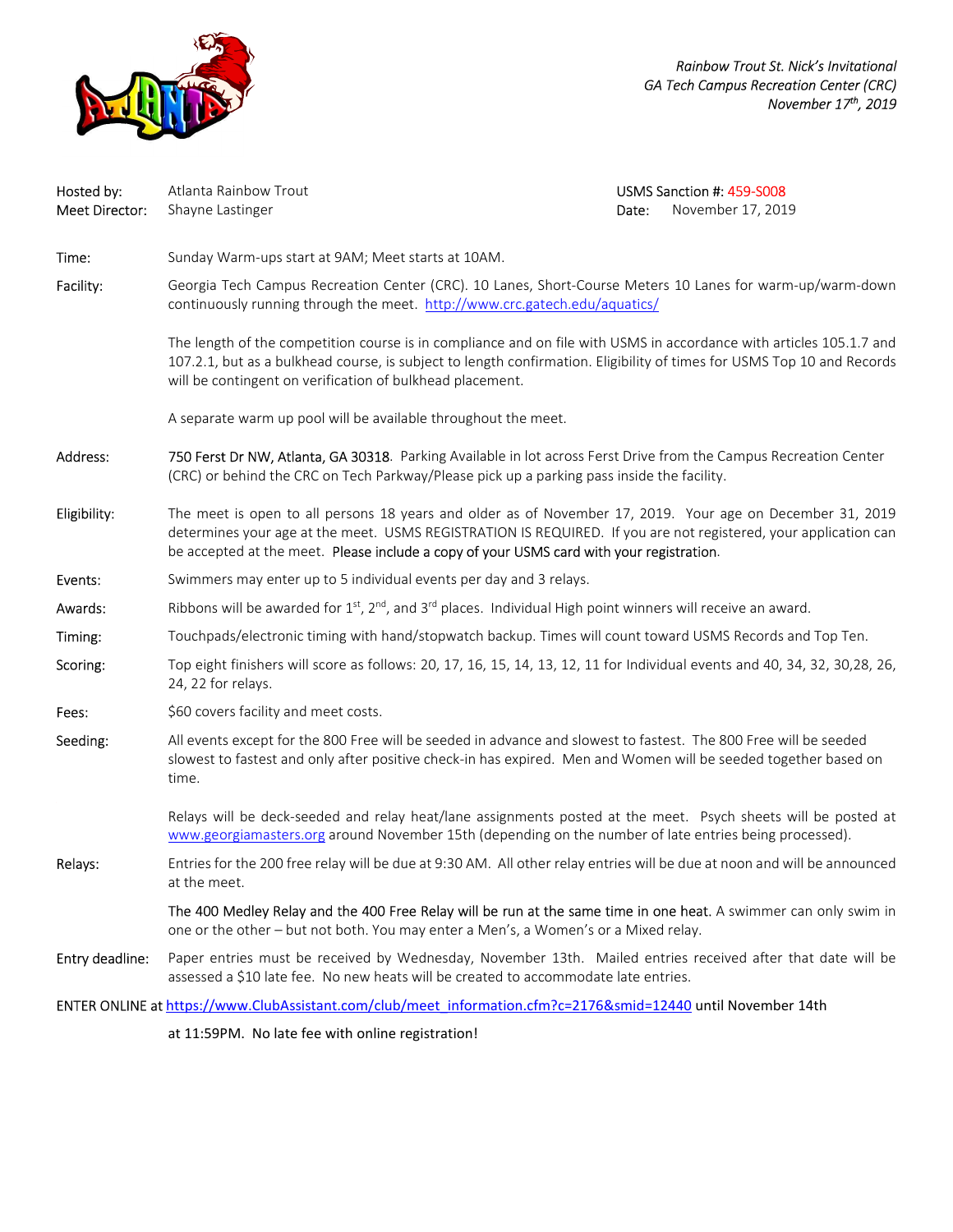

#### Include a copy of your USMS Card!

| Last Name:               |                | .<br>First Name:                  | Middle Initial: |  |  |  |
|--------------------------|----------------|-----------------------------------|-----------------|--|--|--|
|                          |                |                                   |                 |  |  |  |
|                          |                |                                   |                 |  |  |  |
| Date of birth:<br>USMS#: |                | Team/Club Affiliation (NOT GAJA): |                 |  |  |  |
|                          |                |                                   |                 |  |  |  |
|                          |                |                                   |                 |  |  |  |
| Gender:                  | Email address: |                                   |                 |  |  |  |
|                          |                |                                   |                 |  |  |  |
|                          |                |                                   |                 |  |  |  |

Circle the event number and provide your best Short-Course Meter (25M) time for each event you plan to enter. No deck entries will be accepted for Individual events. Maximum of 5 individual events per day. *800 Free limited to the first 30 entries.* 

| Warm ups 9 AM; Meet Starts 10AM |                                    |                 |    |                        |                 |  |  |
|---------------------------------|------------------------------------|-----------------|----|------------------------|-----------------|--|--|
| $\pmb{\sharp}$                  | <b>EVENT</b>                       | Time (00:00:00) | #  | <b>EVENT</b>           | Time (00:00:00) |  |  |
| 1                               | 800 Free                           |                 | 13 | 100 Back               |                 |  |  |
| $\overline{2}$                  | 400 IM                             |                 | 14 | 50 Fly                 |                 |  |  |
| 3                               | Women 200 Free Relay               |                 | 15 | 200 Free               |                 |  |  |
| 4                               | Men 200 Free Relay                 |                 | 16 | 100 Breast             |                 |  |  |
| 5                               | Mixed 200 Free Relay               |                 | 17 | 200 Fly                |                 |  |  |
| 6                               | 50 Breast                          |                 | 18 | 50 Free                |                 |  |  |
| 7                               | 100 Free                           |                 | 19 | 200 Back               |                 |  |  |
| 8                               | 100 Fly                            |                 | 20 | 100 IM                 |                 |  |  |
| 9                               | 50 Back                            |                 | 21 | Women 200 Medley Relay |                 |  |  |
| 10                              | 200 Breaststroke                   |                 | 22 | Men 200 Medley Relay   |                 |  |  |
| 11                              | 200 IM                             |                 | 23 | Mixed 200 Medley Relay |                 |  |  |
| 12                              | 400 Medley Relay<br>400 Free Relay |                 | 24 | 800 Free Relay         |                 |  |  |

#### Payment Info:

#### Meet Entry Fee:

\$60.00

Make Checks Payable to: Atlanta Rainbow Trout Mail to: Atlanta Rainbow Trout, 541 10<sup>th</sup> Street NW, #341, Atlanta, GA 30318

Paper Entry must be received by Wednesday, November 13<sup>th</sup>.

Online entry: https://www.ClubAssistant.com/club/meet\_information.cfm?c=2176&smid=12440

Questions? Email Shayne.lastinger@comcast.net

Must sign USMS Liability Release on Back of Entry